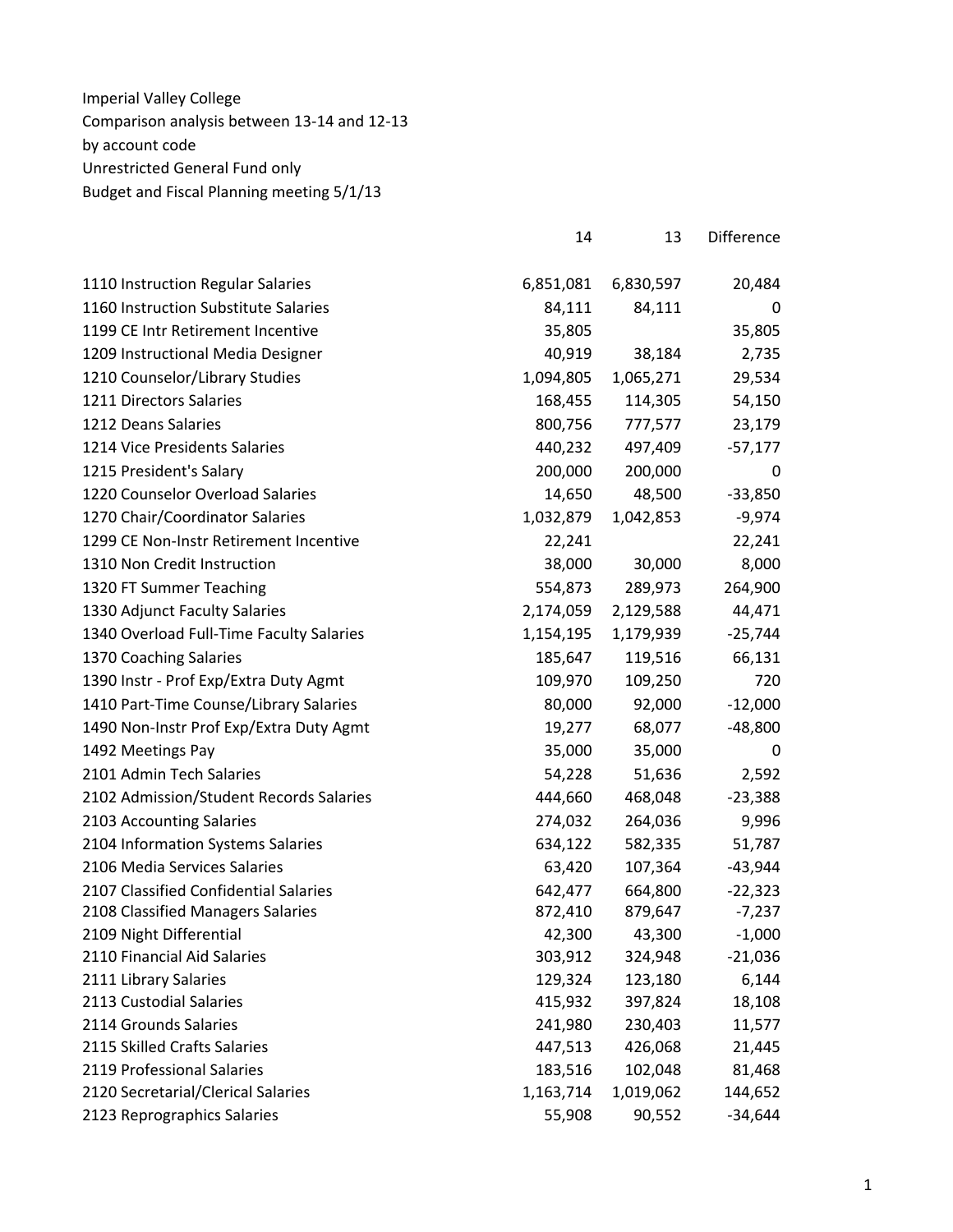|                                          | 14        | 13        | <b>Difference</b> |
|------------------------------------------|-----------|-----------|-------------------|
| 2199 CL Non-Instr Retiree Incentive      | 11,455    |           | 11,455            |
| 2211 Tutorial Salaries                   | 380,916   | 366,048   | 14,868            |
| 2301 Student Salaries                    | 175,210   | 181,890   | $-6,680$          |
| 2398 Professional Growth Salaries        | 8,150     | 10,000    | $-1,850$          |
| 2399 Overtime and Extra Pay              | 26,148    | 7,148     | 19,000            |
| 2410 Student Tutorial Salaries           | 115,165   | 122,149   | $-6,984$          |
| 3110 STRS Certificated Instructional     | 922,989   | 931,227   | $-8,238$          |
| 3111 STRS Certificated Non instructional | 313,824   | 315,588   | $-1,764$          |
| 3120 STRS Classified Non instructional   | 4,715     | 10,328    | $-5,613$          |
| 3211 PERS Certificated Noninstructional  | 16,588    | 16,105    | 483               |
| 3220 PERS Classified Noninstructional    | 670,178   | 643,955   | 26,223            |
| 3221 PERS Classified Instructional       | 43,489    | 41,792    | 1,697             |
| 3310 FICA-Certificated                   |           | 4,329     | $-4,329$          |
| 3311 FICA Certificated Non instructional | 9,008     | 7,089     | 1,919             |
| 3320 FICA-Classified                     | 369,399   | 352,529   | 16,870            |
| 3321 FICA Classified Instructional       | 23,617    | 22,695    | 922               |
| 3330 Medicare-Certificated               | 162,222   | 163,670   | $-1,448$          |
| 3331 MEDICARE Certificated Non instructi | 57,264    | 57,488    | $-224$            |
| 3340 Medicare-Classified                 | 87,220    | 84,227    | 2,994             |
| 3341 Medicare-Classified Instructional   | 5,523     | 5,308     | 216               |
| 3410 H&W - Certificated Instructional    | 1,233,172 | 1,186,024 | 47,148            |
| 3411 H&W - Certificated Noninstructional | 543,399   | 533,234   | 10,165            |
| 3420 Health Insurance - Classified       | 2,197,896 | 2,143,130 | 54,766            |
| 3421 Health Insurance - Classified Instr | 101,545   | 105,185   | $-3,640$          |
| 3440 Health Insurance/IP - Certificated  | 816,002   | 816,000   | $\overline{2}$    |
| 3451 Retirees' H&W Co-pay                |           | 36,100    | $-36,100$         |
| 3510 SUI - Certificated                  | 123,065   | 124,164   | $-1,098$          |
| 3511 SUI - Certificated Non instruction  | 43,441    | 43,590    | $-149$            |
| 3520 SUI - Classified                    | 66,167    | 63,896    | 2,271             |
| 3521 SUI - Classified Instructional      | 4,190     | 4,027     | 164               |
| 3610 Workers' Comp - Certificated        | 87,264    | 79,690    | 7,574             |
| 3611 Workers' Comp - Certificated Non in | 30,804    | 27,972    | 2,832             |
| 3620 Workers' Comp - Classified          | 48,285    | 42,560    | 5,725             |
| 3621 Workers' Comp - Classified Instruct | 3,869     | 3,447     | 423               |
| 3910 Early Retirement Incentives         | 744,472   | 744,472   | 0                 |
| 4210 Books                               | 129       | 1,741     | $-1,612$          |
| 4220 Magazines, Periodicals, CD's        | 5,243     | 7,246     | $-2,003$          |
| 4320 Instructional Supplies and Material | 126,737   | 66,421    | 60,316            |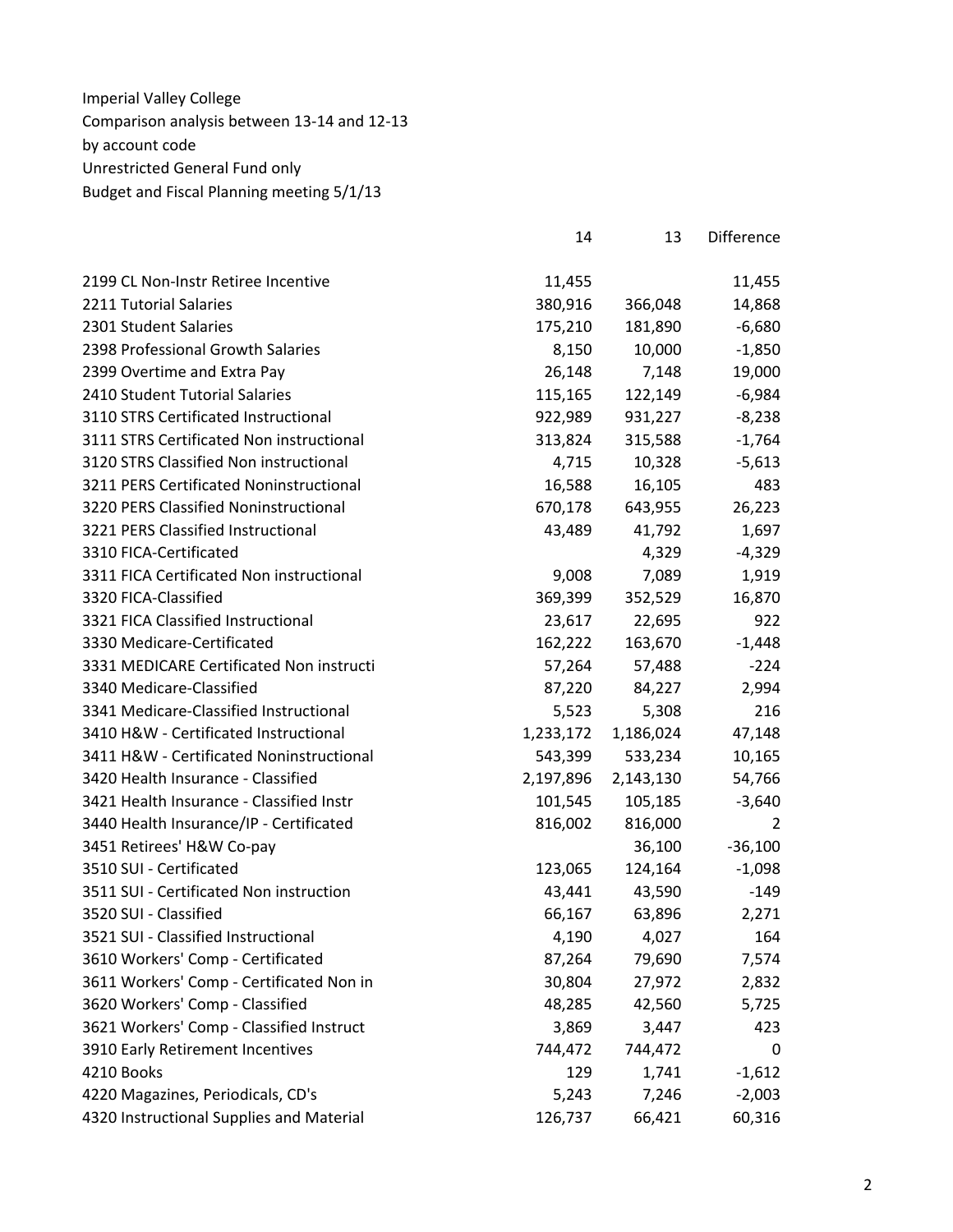| 4323 HR 100 lab fees/materials           | 5,695   | 5,695   | 0         |
|------------------------------------------|---------|---------|-----------|
| 4340 Media Materials                     | 1,000   | 935     | 65        |
| 4401 Other Supplies                      | 81,669  | 87,065  | $-5,396$  |
| 4420 Maintenance Supplies                | 639     | 672     | -33       |
| 4430 Custodial Supplies                  | 20,182  | 20,182  | 0         |
| 4440 Grounds Supplies                    | 17,167  | 17,167  | 0         |
| 4450 Health Supplies                     | 6,122   | 3,057   | 3,065     |
| 4455 Copying/Printing                    | 154,472 | 113,969 | 40,503    |
| 4458 Microfilm                           | 3,600   | 3,100   | 500       |
| 4460 Office Supplies                     | 42,189  | 48,813  | $-6,624$  |
| 4461 Copier Supplies                     | 20,259  | 16,338  | 3,921     |
| 4462 Diploma Abatement                   | 6,000   | 5,400   | 600       |
| 4463 Repair Supplies                     | 73,234  | 69,162  | 4,072     |
| 4465 Auto Repair Parts                   | 96      | 118     | $-22$     |
| 4466 Checks and Forms                    | 2,000   | 2,079   | $-79$     |
| 4470 Gas and Oil                         | 4,967   | 4,967   | 0         |
| 4471 Tires                               | 1,219   | 1,219   | 0         |
| 4472 Transportation Tools                | 273     | 273     | 0         |
| 4480 Hospitality                         | 16,407  | 23,623  | $-7,216$  |
| 5110 Consulting Services                 | 286,013 | 280,905 | 5,108     |
| 5190 Models                              |         | 30      | $-30$     |
| 5191 Officials and Referees              | 30,768  | 24,090  | 6,678     |
| 5210 Travel - Mileage                    | 5,267   | 5,649   | $-382$    |
| 5211 Travel - Student Expenses, Stipends | 1,010   | 1,936   | $-926$    |
| 5212 Travel - Cultural and Education Act | 700     | 700     | 0         |
| 5213 Travel - Student Room and Board     | 500     | 225     | 275       |
| 5220 Travel - Staff Conferences          | 160,315 | 164,828 | $-4,513$  |
| 5221 Board District #1 Travel            | 2,000   | 1,188   | 812       |
| 5222 Board District #2 Travel            | 2,000   | 3,688   | $-1,688$  |
| 5223 Board District #3 Travel            | 5,000   | 5,825   | $-825$    |
| 5224 Board District #4 Travel            | 2,000   | 3,688   | $-1,688$  |
| 5225 Board District #5 Travel            | 2,000   | 3,688   | $-1,688$  |
| 5226 Board District #6 Travel            | 2,000   | 3,688   | $-1,688$  |
| 5227 Board District #7 Travel            | 2,000   | 3,688   | $-1,688$  |
| 5310 Memberships and Dues                | 102,293 | 100,601 | 1,692     |
| 5320 Electronic Database Subscription    | 55,000  | 55,782  | $-782$    |
| 5410 Property and Liability Insurance    | 113,206 | 115,461 | $-2,255$  |
| 5440 Student Insurance Expense           | 63,955  | 103,855 | $-39,900$ |

14 13 Difference